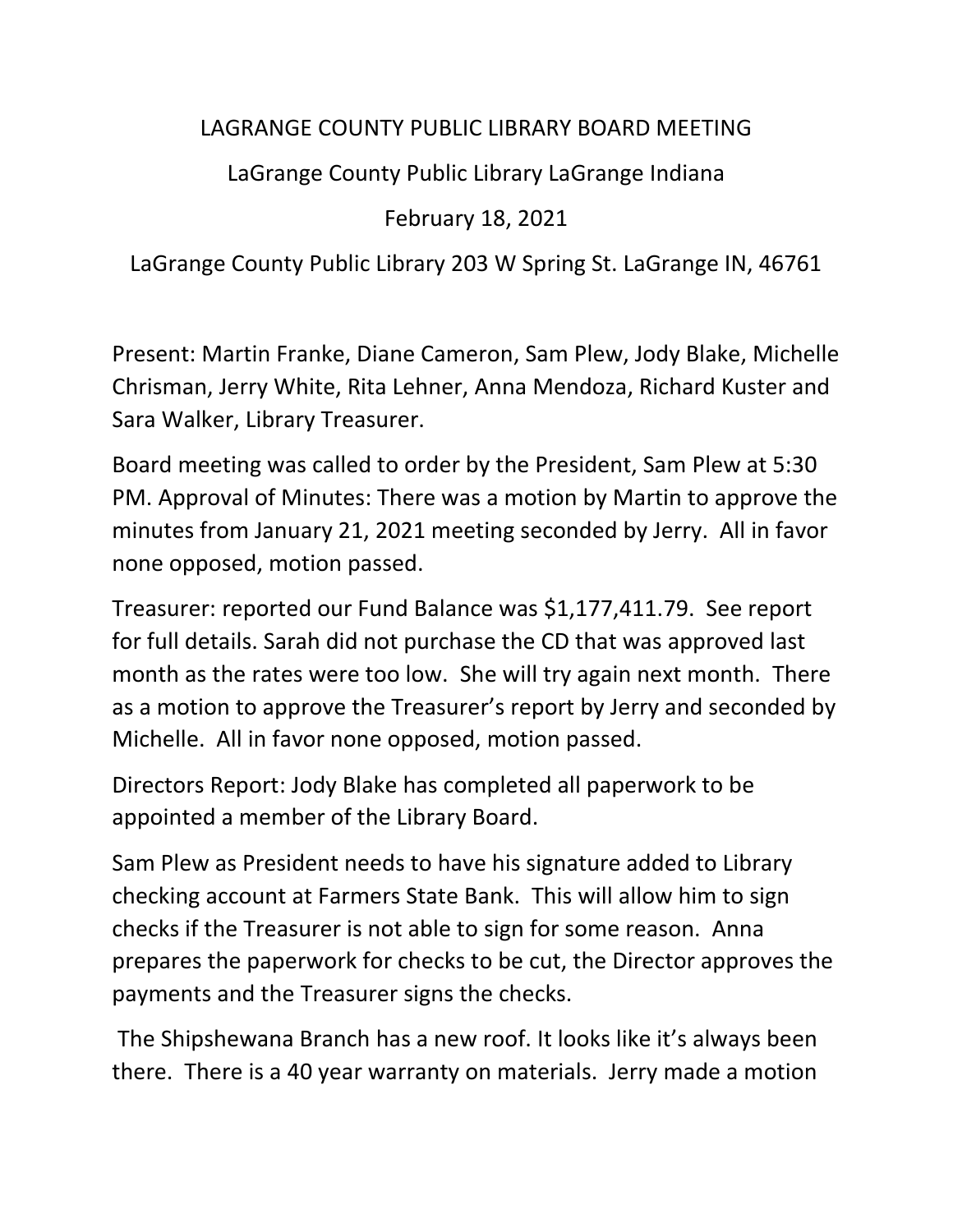to pay for the roof out of the Lirf Fund and was seconded by Michelle. All in favor none opposed, motion passed.

Filing of Annual Reports: Year end reports must be filed by March to the State Library and the State Board of Accounts, signed by the Director.

Electronic Transfer Resolution: There are two resolutions that need to be approved by the board; Resolution Authorizing Electronic Funds Transfer and Resolution to Establish a Capital Assets Threshold, see copies included with the minutes. Michelle made a motion to accept and Rita seconded. All in favor none opposed motion carried.

Richard presented the Cash Fund Statement for 2020. Publication of the Funds Statement must go in the paper, and be sent electronically to the State Library and the State Board of Accounts. See Document provided by Richard.

Covid-19 Issues: Dr. Pechin told us the Covid-shot clinic would be moving to the Lima Brighton Gymnasium the first part of March. He thanked us for the use of the Community Room for the clinic.

See Statistical Report included for the month of January 2021. Staffing Report show that we currently have 19 employees, see included report.

Collection HQ Software –by Baker and Taylor; Web application analysis of the books we have in our library system. Anna and Richard are working on the set up.

Policy on Criminal Background Checks and Maternity Leave is still be worked on by the Policy Committee.

Meetings of the Policy, Personnel and Facilities should meet prior to the next Board Meeting.

Curbside Service – continue service